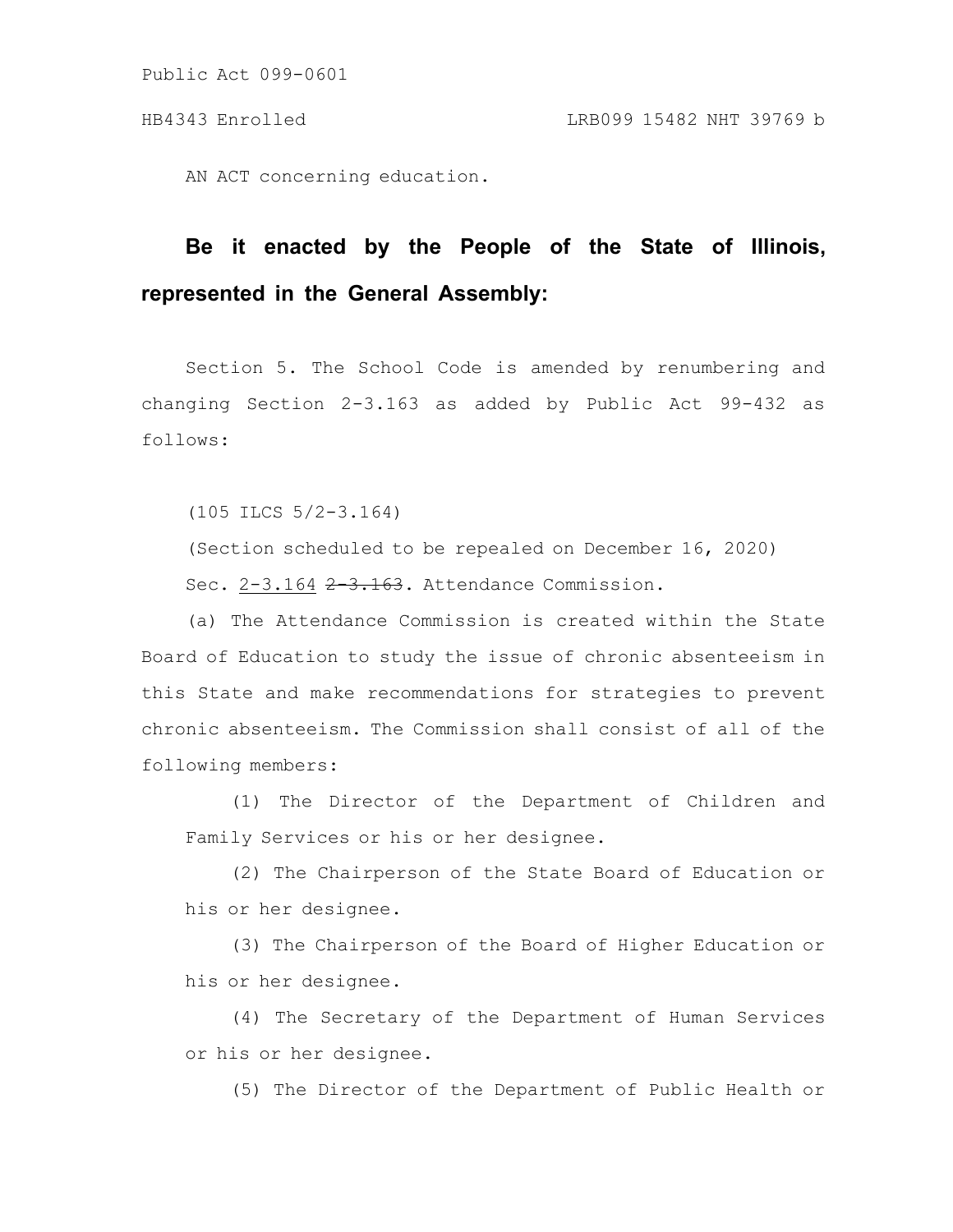his or her designee.

(6) The Chairperson of the Illinois Community College Board or his or her designee.

(7) The Chairperson of the State Charter School Commission or his or her designee.

(8) An individual that deals with children's disabilities, impairments, and social emotional issues, appointed by the State Superintendent of Education.

(9) One member from each of the following organizations, appointed by the State Superintendent of Education:

(A) A non-profit organization that advocates for students in temporary living situations.

(B) An Illinois-focused, non-profit organization that advocates for the well-being of all children and families in this State.

(C) An Illinois non-profit, anti-crime organization of law enforcement that researches and recommends early learning and youth development strategies to reduce crime.

(D) An Illinois non-profit organization that conducts community-organizing around family issues.

(E) A statewide professional teachers' organization.

(F) A different statewide professional teachers' organization.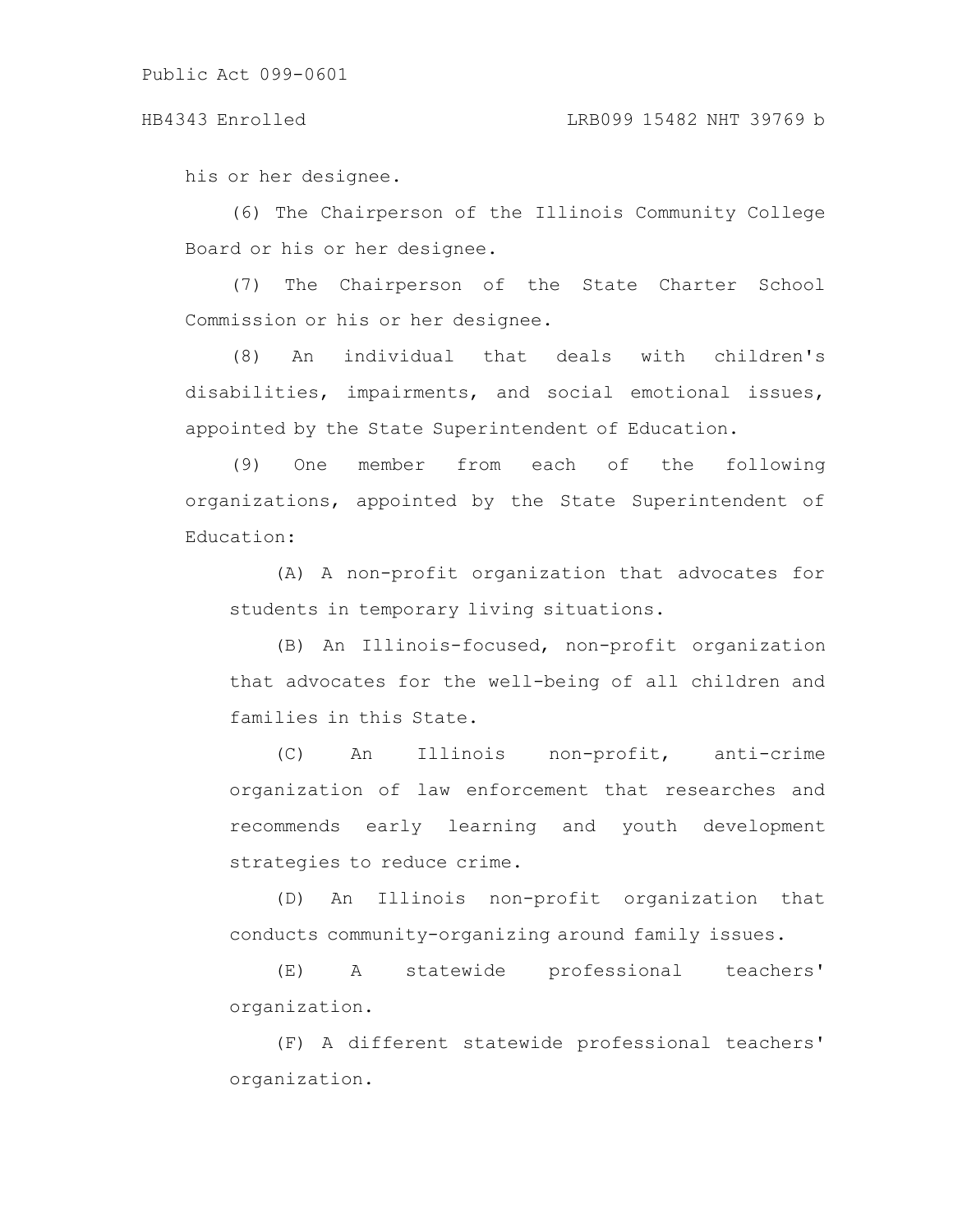## HB4343 Enrolled LRB099 15482 NHT 39769 b

(G) A professional teachers' organization in a city having a population exceeding 500,000.

(H) An association representing school administrators.

(I) An association representing school board members.

(J) An association representing school principals.

(K) An association representing regional superintendents of schools.

(L) An association representing parents.

(M) An association representing high school districts.

(N) An association representing large unit districts.

(O) An organization that advocates for healthier school environments in Illinois.

(P) An organization that advocates for the health and safety of Illinois youth and families by providing capacity building services.

(Q) A statewide association of local philanthropic organizations that advocates for effective educational, health, and human service policies to improve this State's communities.

(R) A statewide organization that advocates for partnerships among schools, families, and the community that provide access to support and remove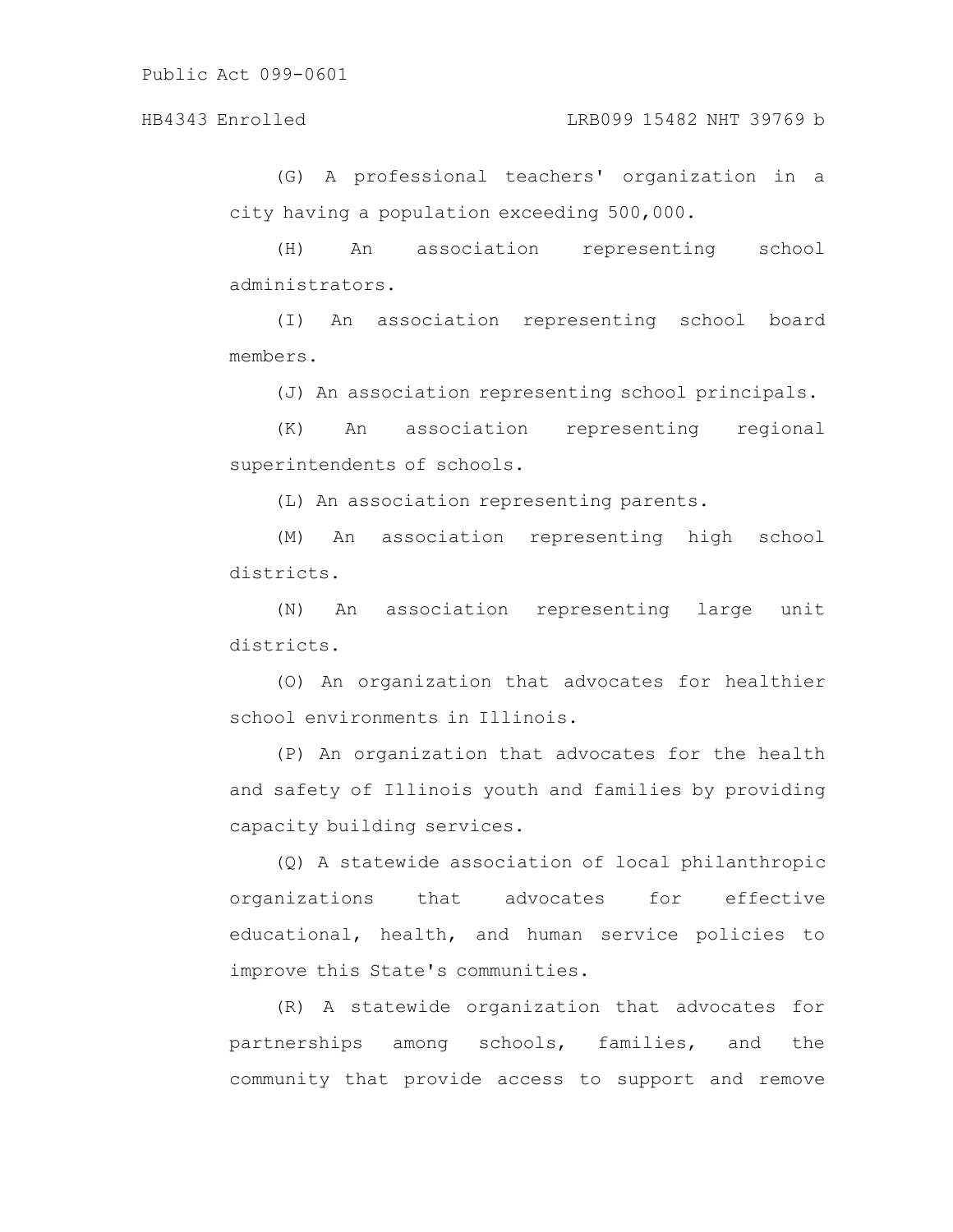barriers to learning and development, using schools as hubs.

(S) An organization representing statewide programs actively involved in truancy intervention.

Attendance Commission members shall serve without compensation but shall be reimbursed for their travel expenses from appropriations to the State Board of Education available for that purpose and subject to the rules of the appropriate travel control board.

(b) The Attendance Commission shall meet initially at the call of the State Superintendent of Education. The members shall elect a chairperson at their initial meeting. Thereafter, the Attendance Commission shall meet at the call of the chairperson. The Attendance Commission shall hold hearings on a periodic basis to receive testimony from the public regarding attendance.

(c) The Attendance Commission shall identify strategies, mechanisms, and approaches to help parents, educators, principals, superintendents, and the State Board of Education address and prevent chronic absenteeism and shall recommend to the General Assembly and State Board of Education:

(1) a standard for attendance and chronic absenteeism, defining attendance as a calculation of standard clock hours in a day that equal a full day based on instructional minutes for both a half day and a full day per learning environment;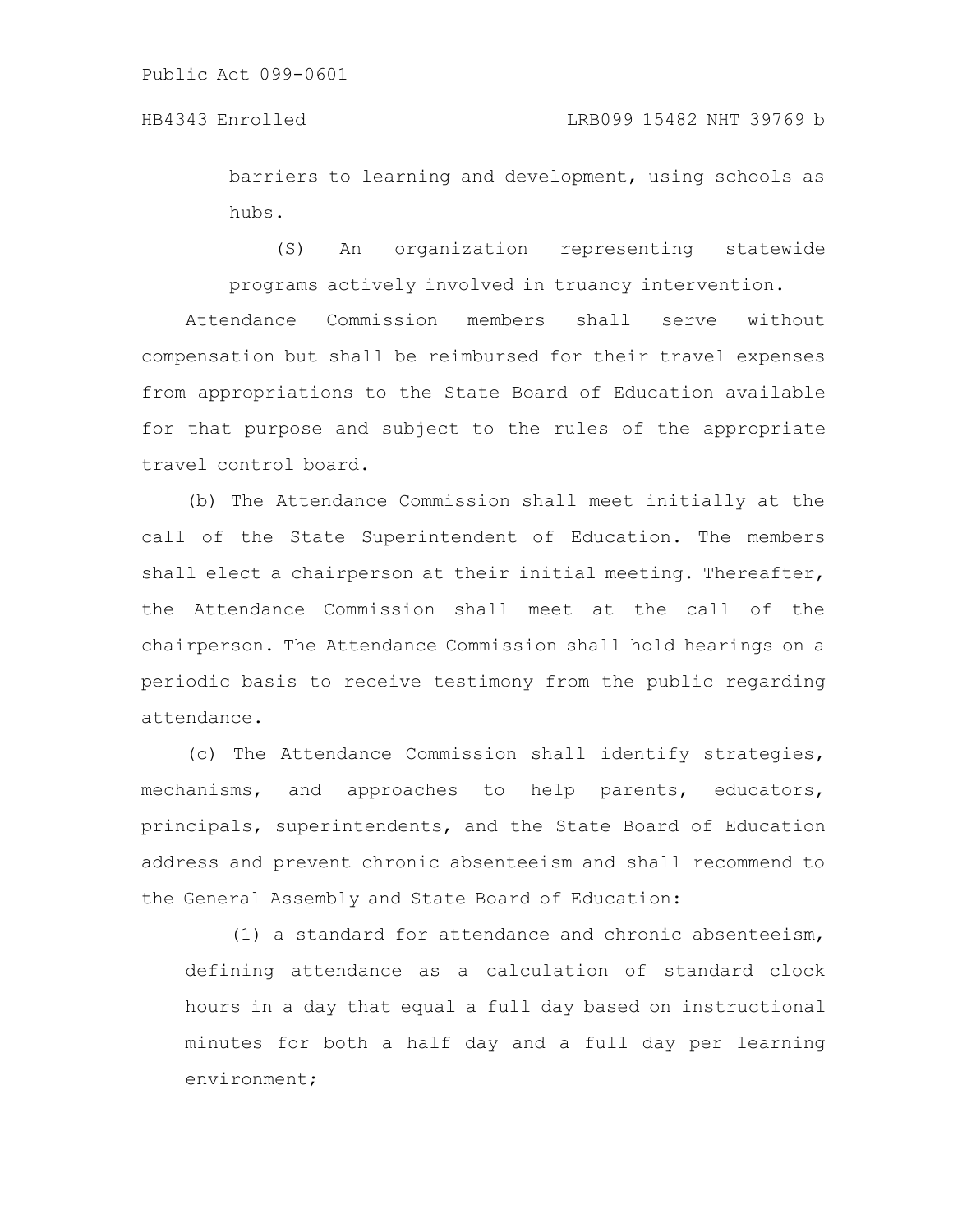## HB4343 Enrolled LRB099 15482 NHT 39769 b

(2) mechanisms to improve data systems to monitor and track chronic absenteeism across this State in a way that identifies trends from prekindergarten through grade 12 and allows the identification of students who need individualized chronic absenteeism prevention plans;

(3) mechanisms for reporting and accountability for schools and districts across this State, including creating multiple measure indexes for reporting;

(4) best practices for utilizing attendance and chronic absenteeism data to create multi-tiered systems of support and prevention that will result in students being ready for college and career; and

(5) new initiatives and responses to ongoing challenges presented by chronic absenteeism.

(d) The State Board of Education shall provide administrative support to the Commission. The Attendance Commission shall submit an initial report to the General Assembly and the State Board of Education no later than March 15, 2016. The Attendance Commission shall submit an annual report to the General Assembly and the State Board of Education no later than December 15, 2016 and each December 15 thereafter of each year.

(e) The Attendance Commission is abolished and this Section is repealed on December 16, 2020.

(Source: P.A. 99-432, eff. 8-21-15; revised 10-5-15.)

Section 99. Effective date. This Act takes effect upon